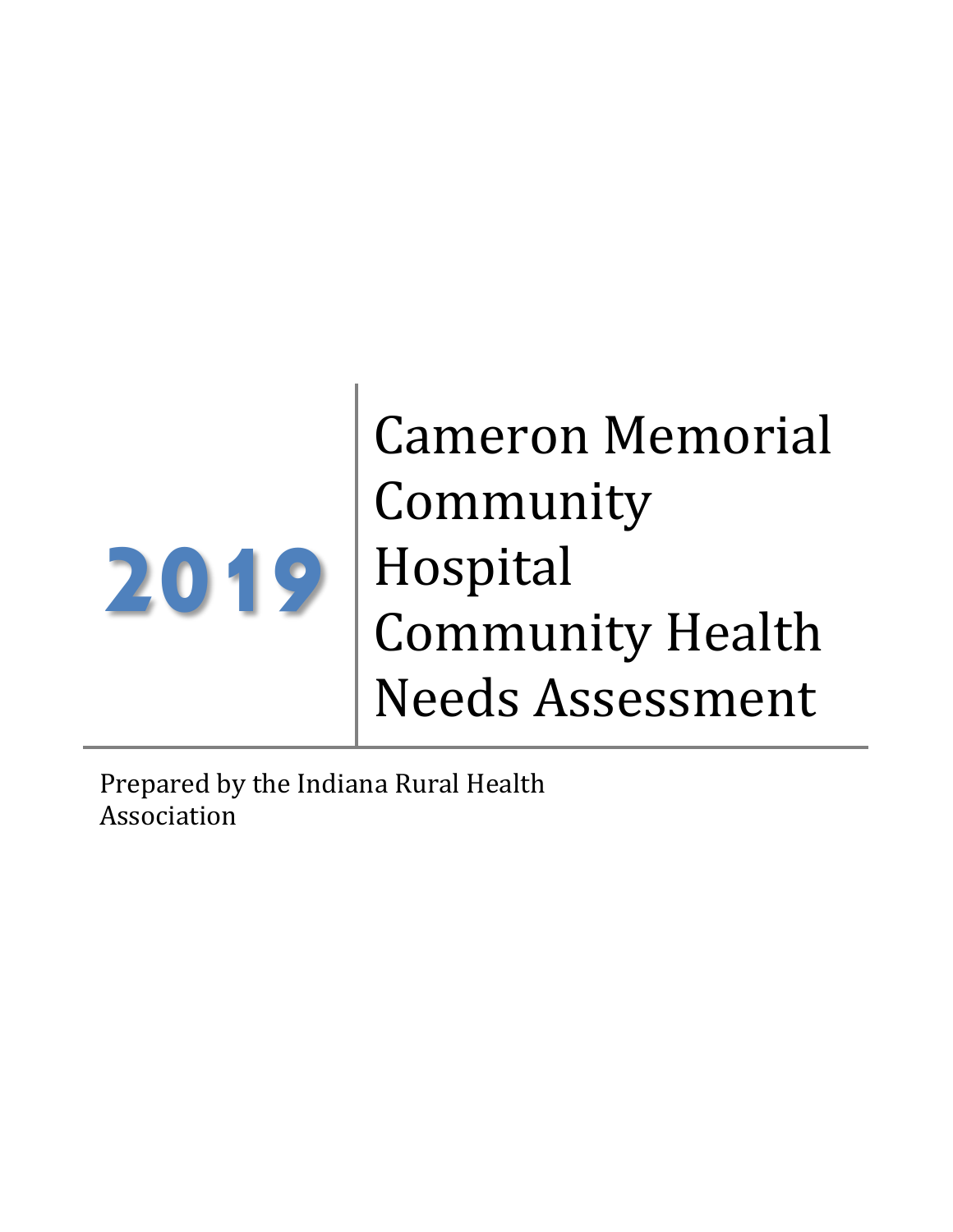# **Table of Contents**

| Appendix A – Resources & Reference Materials     |  |
|--------------------------------------------------|--|
| <b>Appendix B – Steering Committee Documents</b> |  |
| Appendix $C$ – Survey & Survey Results           |  |
| $\Delta$ ppendix D – Existing Facilities         |  |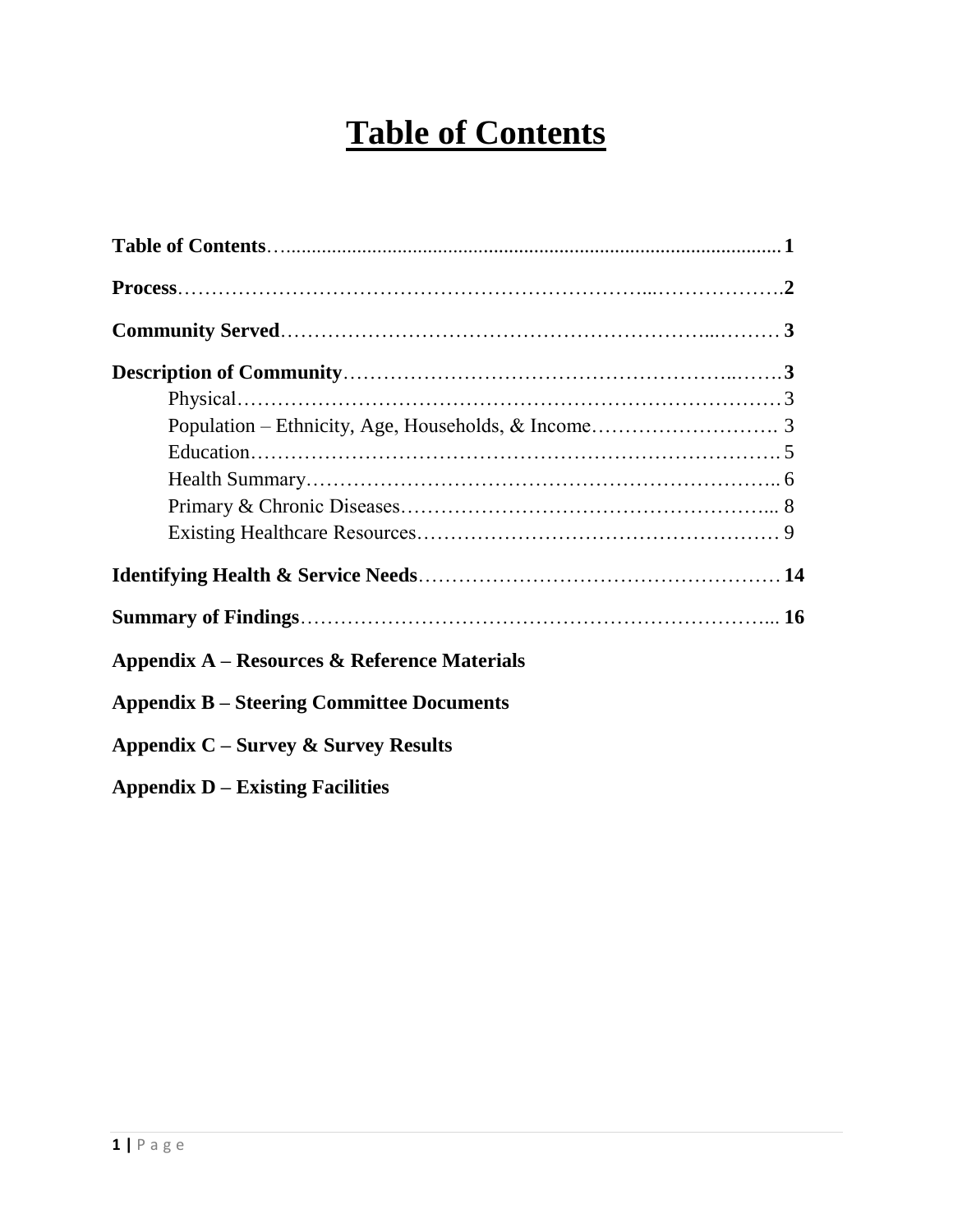# **Process**

Cameron Memorial Community Hospital (CMCH) contracted with the Indiana Rural Health Association (IRHA) to conduct the Community Health Needs Assessment (CHNA).

IRHA first identified the community served by CMCH through conversations with the hospital. Based on a review of patient zip codes, the hospital was able to define the community served as all postal codes within the geographic area of Steuben County. The hospital provided a primary service area map with zip codes, which can be found in Appendix A.

To quantifiably describe the community, census reports were pulled from the United States Census Bureau Reports. Quantifiable statistics and reports for health-related community data were obtained from Cameron Memorial Community Hospital, the Community Health Rankings & Roadmaps from the Robert Wood Johnson Foundation, and the Indiana Community Asset Inventory and Rankings 2016 from the Center for Business and Economic Research and Ball State University. The full versions of these reports can be viewed in Appendix A. Additional reports on chronic disease were pulled from the Centers for Disease Control website and the Indiana State Cancer Registry. Excerpts from these reports can also be found in Appendix A.

Next, a steering committee of Steuben County representatives was organized with the help of the Cameron Memorial Community Hospital CEO, Connie McCahill and Business & Community Development Director, Jenn Gibson. Business owners, local officials, healthcare providers, minority leaders, clergy, student representatives, and any other interested parties were invited to attend the meeting to discuss the health-related needs of the county and to identify the areas of greatest concern. The list of attendees and the organization they represent can be found in Appendix B.

From the information obtained in the steering committee and conversations with CMHC staff, a 64 question survey was developed to gain the perspective of the inhabitants of the community. Questions included queries about the effect of various factors (such as illegal drug use, transportation, and poverty), as well as probes into the perceived need for various services and facilities in the county. The survey was widely disseminated to the residents of Steuben County through inclusion on the Cameron Memorial Community Hospital's website, face-to-face polling at the YMCA of Steuben County and Sutton's Deli, a restaurant on the town square in Angola. An online survey posted on SurveyMonkey.com was also made available to the public. The survey may be viewed in Appendix C.

To identify all healthcare facilities and resources that are currently responding to the healthcare needs of the community, the IRHA contacted CMCH to ascertain the facilities that are currently available to the residents of Steuben County. The hospital was able to provide a listing of the facilities and resources, including, but not limited to, clinics, family practices, and nursing facilities. The list of existing community resources can be found in Appendix D.

At this point, the entirety of the collected data was submitted to Cameron Memorial Community Hospital to explain how the needs identified by the CHNA are currently being met, as well as to write a plan of action for those needs that are not currently being met. CMCH was also able to identify the information gaps limiting the hospital's ability to assess all of the community's health needs.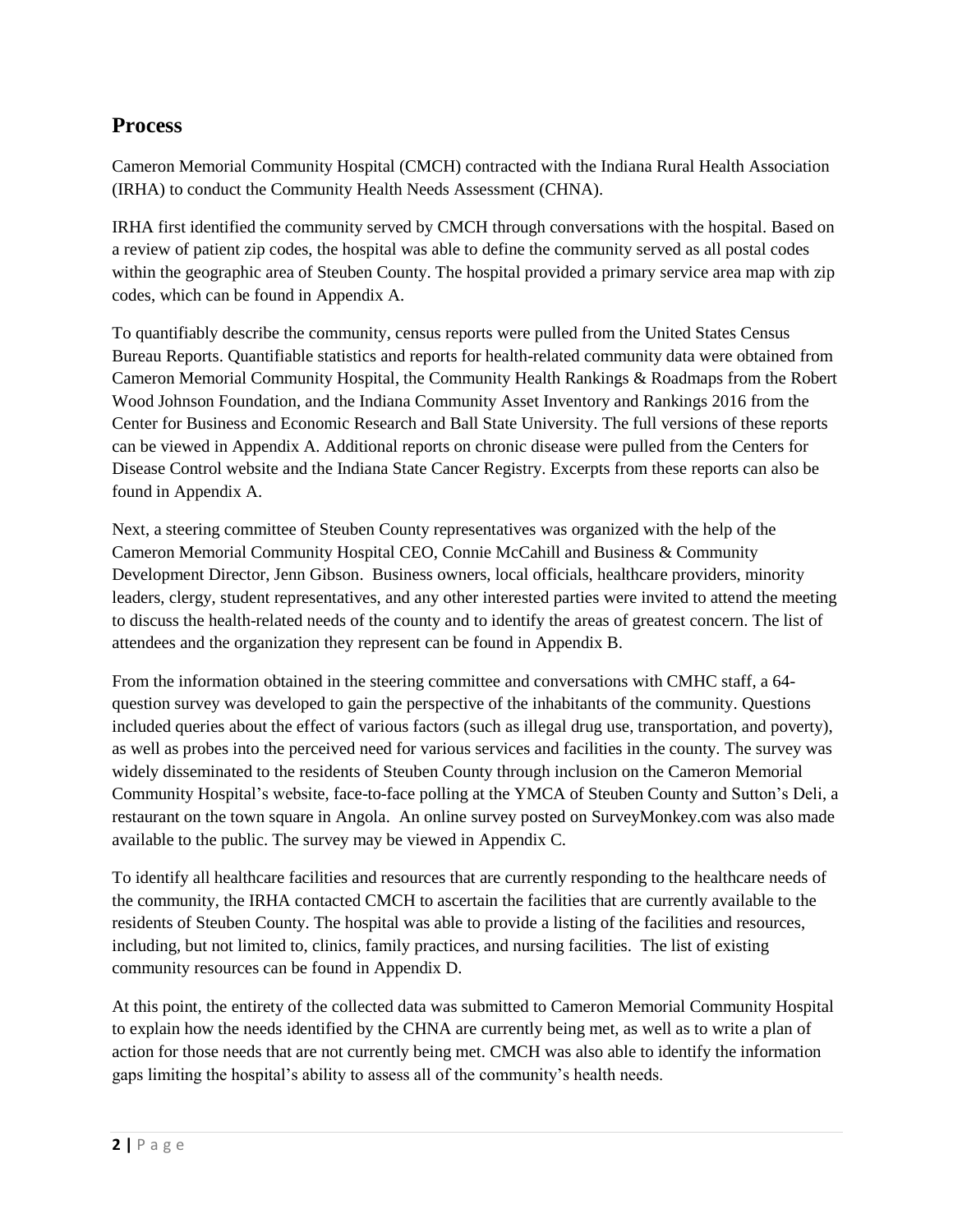The completed CHNA was then publically posted on hospital's website. Hard copies of the full report were made available to the community upon request at the hospital, as well.

# **Community Served**

The community served by Cameron Memorial Community Hospital is defined as follows: All people living within Steuben County, Indiana, at any time during the year. To be determined as living within the service area of Steuben County, a person must reside within one of the following postal zip codes: 46703, 46705, 46737, 46742, 46744, 46747, 46776, 46779, or 46789.

# **Description of Community**

# **Physical**

Steuben County is located in the extreme northeastern corner of Indiana. The county is largely rural and is the sixteenth smallest county in Indiana at approximately 322.47 square miles.

## **Population – Ethnicity, Age, Housing**

According to the U.S. Census Report, the total population of the county is approximately 34,459 as of July 1, 2017; and the median age in the county is 42.7 years old. Females make up 49.4% of the overall populace. Minority populations make up approximately 2.7% of the total inhabitants of the county according to census data estimates. There are 19,779 housing units in the county.

| <b>Subject</b>                    |                 | <b>Steuben County, Indiana</b> |         |                            |  |  |
|-----------------------------------|-----------------|--------------------------------|---------|----------------------------|--|--|
|                                   | <b>Estimate</b> | <b>Margin of Error</b>         | Percent | Percent Margin of<br>Error |  |  |
| <b>SEX AND AGE</b>                |                 |                                |         |                            |  |  |
| <b>Total population</b>           | 34.459          | *****                          | 34.459  | (X)                        |  |  |
| Male                              | 17,441          | $+4 - 111$                     | 50.6%   | $+1 - 0.3$                 |  |  |
| Female                            | 17,018          | $+1 - 111$                     | 49.4%   | $+1 - 0.3$                 |  |  |
| Sex ratio (males per 100 females) | 102.5           | $+1.13$                        | (X)     | (X)                        |  |  |
| Under 5 years                     | 1.857           | $+1 - 99$                      | 5.4%    | $+1 - 0.3$                 |  |  |
| 5 to 9 years                      | 1.795           | $+1 - 205$                     | 5.2%    | $+1 - 0.6$                 |  |  |
| 10 to 14 years                    | 2.186           | $+1 - 194$                     | 6.3%    | $+1 - 0.6$                 |  |  |
| 15 to 19 years                    | 2.547           | $+1.115$                       | 7.4%    | $+1 - 0.3$                 |  |  |
| 20 to 24 years                    | 2.523           | $+1 - 68$                      | 7.3%    | $+1 - 0.2$                 |  |  |
| 25 to 34 years                    | 3,499           | $+1 - 58$                      | 10.2%   | $+1 - 0.2$                 |  |  |
| 35 to 44 years                    | 3,846           | $+1 - 123$                     | 11.2%   | $+1 - 0.4$                 |  |  |
| 45 to 54 years                    | 4.777           | $+1 - 90$                      | 13.9%   | $+1 - 0.3$                 |  |  |
| 55 to 59 years                    | 2,653           | $+1 - 208$                     | 7.7%    | $+1 - 0.6$                 |  |  |
| 60 to 64 years                    | 2,508           | $+1 - 206$                     | 7.3%    | $+1 - 0.6$                 |  |  |
| 65 to 74 years                    | 3,791           | $+1 - 36$                      | 11.0%   | $+1 - 0.1$                 |  |  |
| 75 to 84 years                    | 1,810           | $+/-118$                       | 5.3%    | $+1 - 0.3$                 |  |  |
| 85 years and over                 | 667             | $+/-119$                       | 1.9%    | $+1 - 0.3$                 |  |  |
| Median age (years)                | 42.7            | $+1 - 0.5$                     | (X)     | (X)                        |  |  |
| Under 18 years                    | 7.207           | $+1-48$                        | 20.9%   | $+1 - 0.1$                 |  |  |
| 16 years and over                 | 28.189          | $+/-111$                       | 81.8%   | $+1 - 0.3$                 |  |  |
| 18 years and over                 | 27.252          | $+1 - 48$                      | 79.1%   | $+1 - 0.1$                 |  |  |
| 21 years and over                 | 25,393          | $+1 - 157$                     | 73.7%   | $+1 - 0.5$                 |  |  |
| 62 years and over                 | 7,776           | $+1 - 191$                     | 22.6%   | $+1 - 0.6$                 |  |  |
| 65 years and over                 | 6,268           | $+1-40$                        | 18.2%   | $+1 - 0.1$                 |  |  |
| 18 years and over                 | 27.252          | $+1-48$                        | 27.252  | (X)                        |  |  |
| Male                              | 13,848          | $+1-45$                        | 50.8%   | $+1 - 0.1$                 |  |  |
| Female                            | 13,404          | $+1 - 44$                      | 49.2%   | $+1 - 0.1$                 |  |  |
| Sex ratio (males per 100 females) | 103.3           | $+1 - 0.6$                     | (X)     | (X)                        |  |  |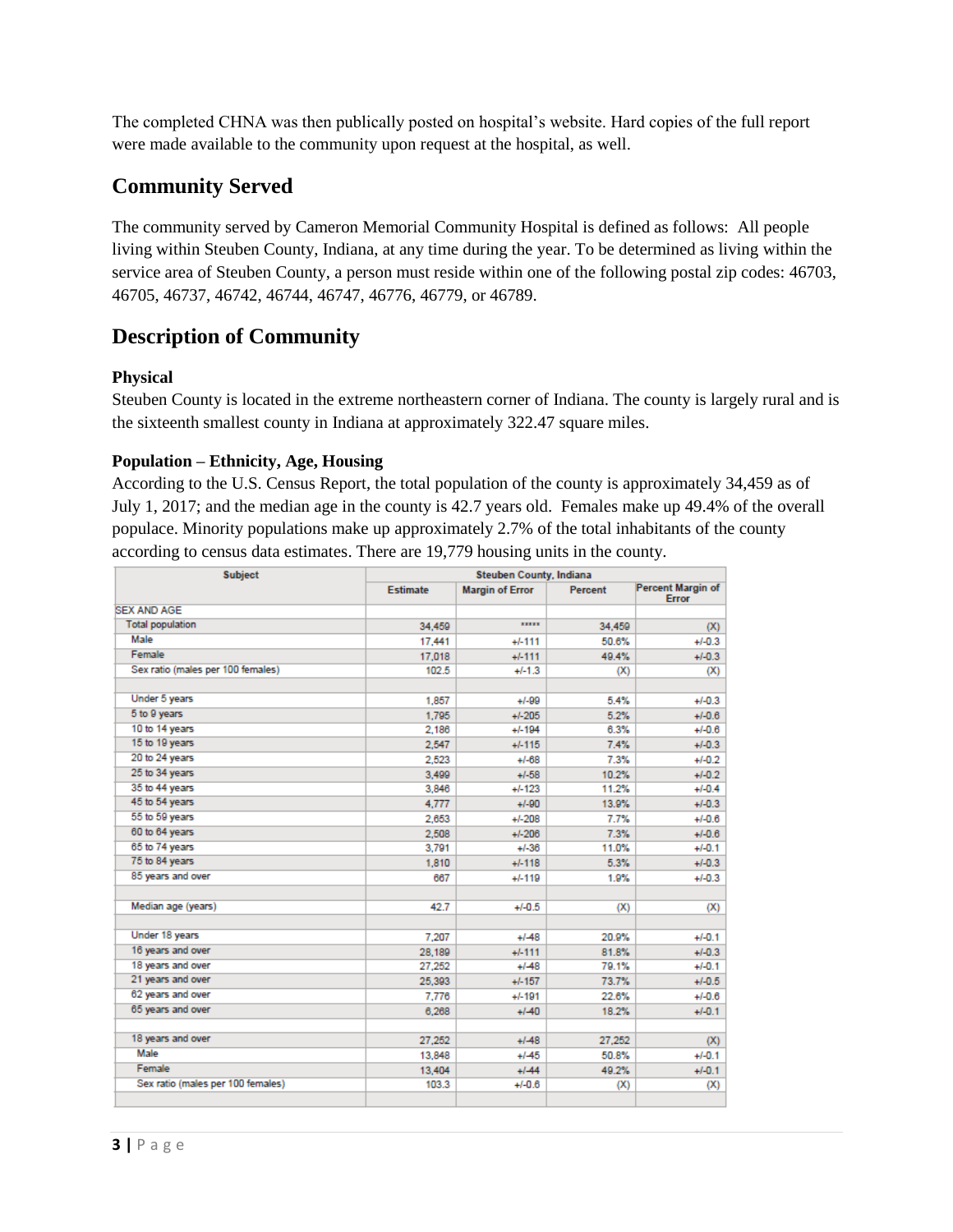| <b>Subject</b>                                                     | <b>Steuben County, Indiana</b> |                        |         |                                          |  |  |
|--------------------------------------------------------------------|--------------------------------|------------------------|---------|------------------------------------------|--|--|
|                                                                    | <b>Estimate</b>                | <b>Margin of Error</b> | Percent | <b>Percent Margin of</b><br><b>Error</b> |  |  |
| 65 years and over                                                  | 6.268                          | $+140$                 | 6.268   | (X)                                      |  |  |
| Male                                                               | 2.946                          | $+1 - 33$              | 47.0%   | $+1 - 0.3$                               |  |  |
| Female                                                             | 3.322                          | $+/-16$                | 53.0%   | $+1 - 0.3$                               |  |  |
| Sex ratio (males per 100 females)                                  | 88.7                           | $+1 - 0.9$             | (X)     | (X)                                      |  |  |
| <b>RACE</b>                                                        |                                |                        |         |                                          |  |  |
| <b>Total population</b>                                            | 34.459                         | *****                  | 34.459  | (X)                                      |  |  |
| One race                                                           | 33.871                         | $+1 - 85$              | 98.3%   | $+1 - 0.2$                               |  |  |
| Two or more races                                                  | 588                            | $+1 - 85$              | 1.7%    | $+1 - 0.2$                               |  |  |
| One race                                                           | 33,871                         | $+1 - 85$              | 98.3%   | $+1 - 0.2$                               |  |  |
| White                                                              | 33.515                         | $+1 - 67$              | 97.3%   | $+1 - 0.2$                               |  |  |
| <b>Black or African American</b>                                   | 82                             | $+148$                 | 0.2%    | $+1 - 0.1$                               |  |  |
| American Indian and Alaska Native                                  | 25                             | $+1 - 17$              | 0.1%    | $+1 - 0.1$                               |  |  |
| Cherokee tribal grouping                                           | 0                              | $+1 - 24$              | 0.0%    | $+1 - 0.1$                               |  |  |
| Chippewa tribal grouping                                           | $\overline{0}$                 | $+1 - 24$              | 0.0%    | $+1 - 0.1$                               |  |  |
| Navajo tribal grouping                                             | 0                              | $+1 - 24$              | 0.0%    | $+1 - 0.1$                               |  |  |
| Sioux tribal grouping                                              | 0                              | $+1 - 24$              | 0.0%    | $+1 - 0.1$                               |  |  |
| Asian                                                              | 165                            | $+1 - 61$              | 0.5%    | $+1 - 0.2$                               |  |  |
| Asian Indian                                                       | o                              | $+1 - 24$              | 0.0%    | $+1 - 0.1$                               |  |  |
| Chinese                                                            | 16                             | $+1 - 14$              | 0.0%    | $+1 - 0.1$                               |  |  |
| Filipino                                                           | 31                             | $+1 - 20$              | 0.1%    | $+1 - 0.1$                               |  |  |
| Japanese                                                           | 23                             | $+1-33$                | 0.1%    | $+1 - 0.1$                               |  |  |
| Korean                                                             | 14                             | $+1 - 17$              | 0.0%    | $+1 - 0.1$                               |  |  |
| Vietnamese                                                         | 16                             | $+1 - 26$              | 0.0%    | $+1 - 0.1$                               |  |  |
| <b>Other Asian</b>                                                 | 65                             | $+1.49$                | 0.2%    | $+1 - 0.1$                               |  |  |
| Native Hawaiian and Other Pacific Islander                         | 11                             | $+1 - 19$              | 0.0%    | $+1 - 0.1$                               |  |  |
| <b>Native Hawaiian</b>                                             | O                              | $+1 - 24$              | 0.0%    | $+1 - 0.1$                               |  |  |
| Guamanian or Chamorro                                              | 0                              | $+1 - 24$              | 0.0%    | $+1 - 0.1$                               |  |  |
| Samoan                                                             | $\Omega$                       | $+1 - 24$              | 0.0%    | $+1 - 0.1$                               |  |  |
| Other Pacific Islander                                             | 11                             | $+1 - 19$              | 0.0%    | $+1 - 0.1$                               |  |  |
| Some other race                                                    | 73                             | $+1 - 58$              | 0.2%    | $+1 - 0.2$                               |  |  |
| Two or more races                                                  | 588                            | $+1 - 85$              | 1.7%    | $+1 - 0.2$                               |  |  |
| White and Black or African American                                | 32                             | $+1-24$                | 0.1%    | $+1 - 0.1$                               |  |  |
| White and American Indian and Alaska Native                        | 435                            | $+1 - 57$              | 1.3%    | $+1 - 0.2$                               |  |  |
| <b>White and Asian</b>                                             | 113                            | $+1 - 64$              | 0.3%    | $+1 - 0.2$                               |  |  |
| Black or African American and American Indian and<br>Alaska Native | 0                              | $+1 - 24$              | 0.0%    | $+1 - 0.1$                               |  |  |

Source: U.S. Census Bureau, 2013-2017 American Community Survey 5-Year Estimates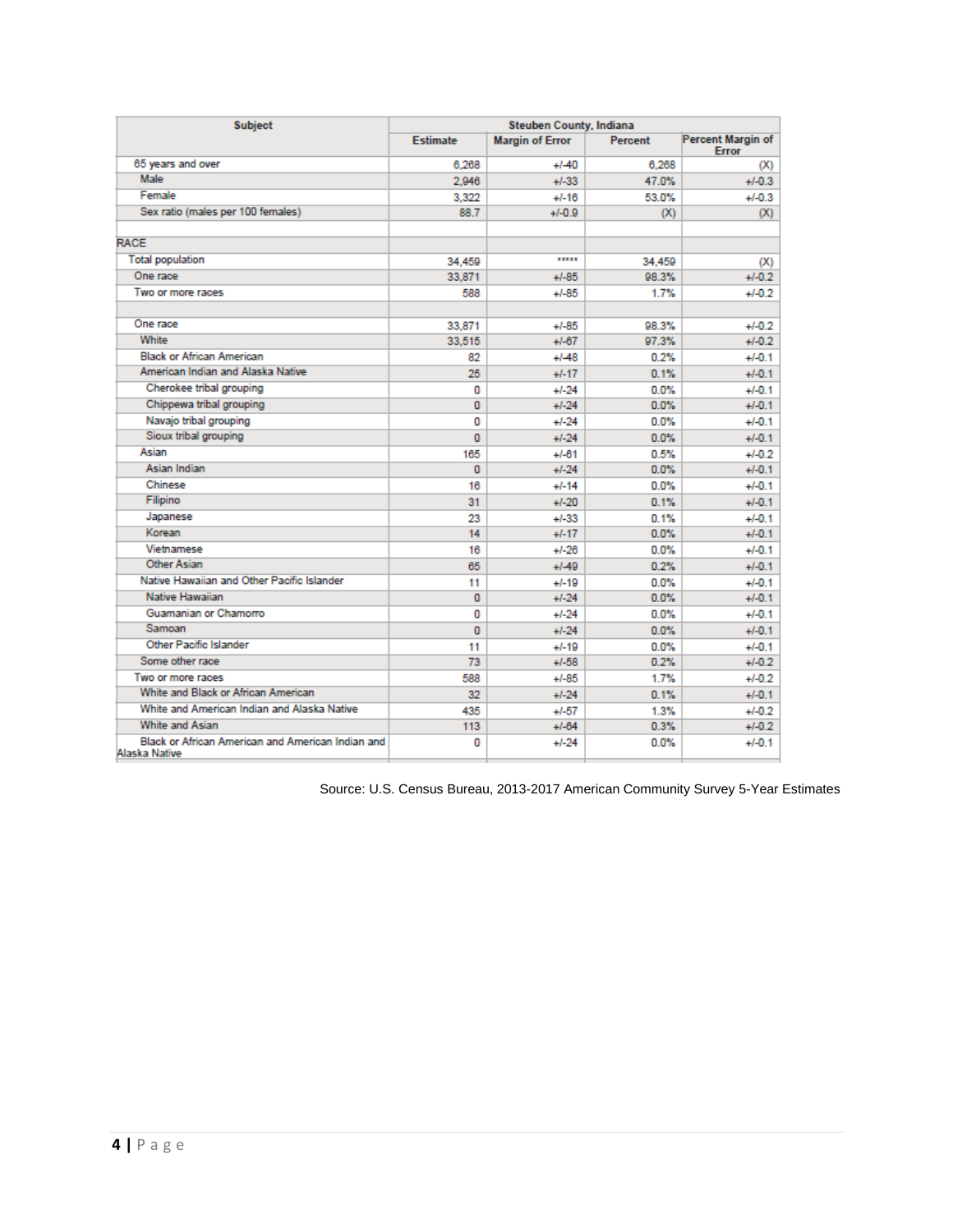



#### Graphs based on data from the U.S. Census Bureau

# **Education**

The Robert Wood Johnson Foundation reports that approximately 86% of the county residents have high school diplomas compared with a statewide average of on 84%. However, only 60% of the community has at least some college education compared with a statewide average of 62%. The educational achievements of the county earned Steuben a grade of B- from the CAIR report.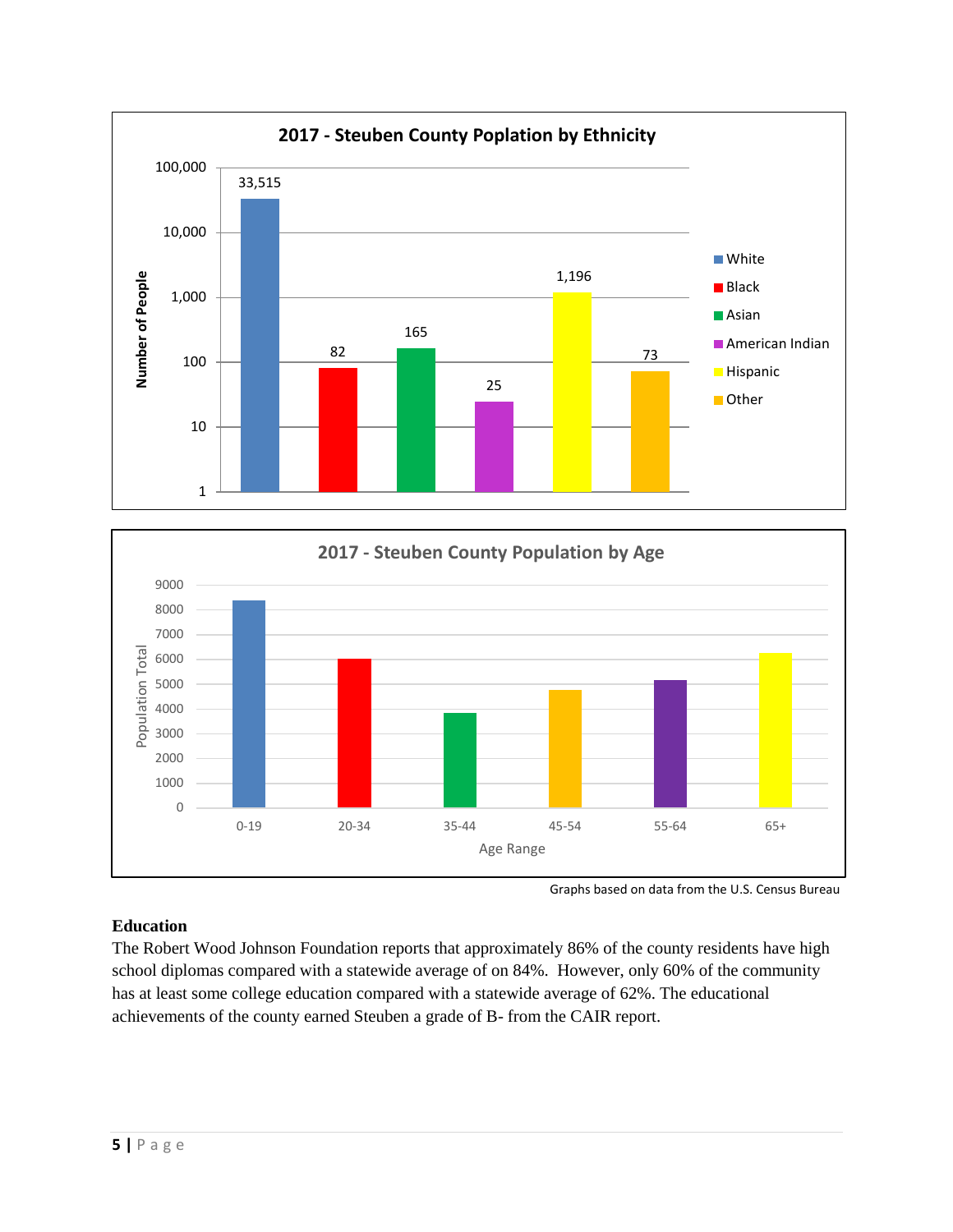

Graph based on data from U.S. Census Bureau

The full reports from U.S. Census Bureau, the Robert Wood Johnson Foundation, and the Center for Business and Economic Research and Ball State University can be viewed in Appendix A.

# **Health Summary**

The overall health grade for Steuben County from the CAIR report stands at a C. The CAIR provides a detailed asset inventory of variables that describe the education attainment and health of Hoosier citizens, as well as the availability of natural resources and cultural amenities. All of the data has been carefully selected from secondary sources and is reviewed as to the contribution to the quality of life for the residents within the county. The data sets have been aggregated; and a grade, noted above, has been given to Steuben County. Based on data from the 2019 County Health Rankings & Roadmaps report, Steuben County ranks 10<sup>th</sup> in Health Outcomes and 28<sup>th</sup> in Health Factors out of a total of 92 counties in the state. It is worth noting that this is a 4-county improvement in Health Outcomes and a 10-county improvement in Health Factors compared to Steuben's 2016 rankings of 14<sup>th</sup> and 38<sup>th</sup>, respectively.

The Health Outcomes ranking was based on a reported 3.5 days of reported poor physical health by Steuben County residents compared to a statewide average of 3.9 and a reported 3.8 days of poor mental health days by Steuben County residents compared to statewide average of 4.3. The Health Factors ranking was based on Health Behaviors, Clinical Care, Social and Economic Factors, and Physical Environment.

A comparable instance of adult smoking (at 20% of the population compared to a statewide average of 21%), a high instance of physical inactivity (at 32% compared to a statewide average of 25%), a moderate instance of adult obesity (at 32% compared to a statewide average of 33%), a high instance of deaths related to alcohol- impaired crashes (at 26% of deaths compared to a statewide average of 21%), and a high number of teen births (31 compared with a statewide average of 28) all combined to earn Steuben County a middling rank of 48<sup>th</sup> out of 92 counties in Health Behaviors. Again, this is still a marked improvement over 2016's ranking of 66<sup>th</sup>.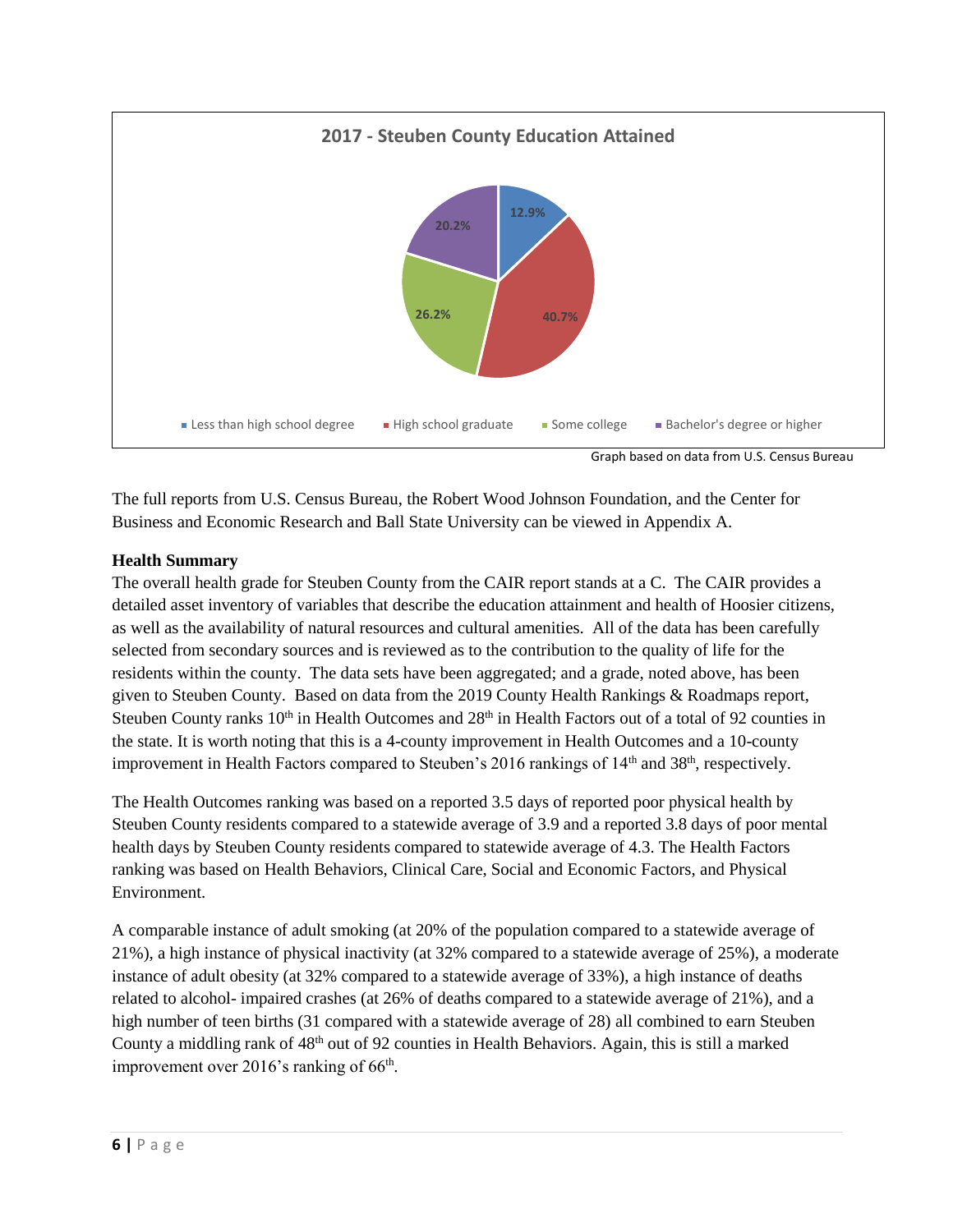The county ranked 39<sup>th</sup> out of 92 counties on Clinical Care. The largest detriment to the Clinical Care scoring was the high patient-to-primary physician ratio at 3100:1 compared with the national top performers at 1050:1 and the statewide average of 1500:1. The Clinical Care rankings also indicated that approximately 9% of the population is uninsured, which is on par with the average of 9% statewide. This is a sharp drop from the 16% uninsured reported in 2016.

Average performance in percentage of high school graduates (86% of the community compared to a statewide average of 84%), a low unemployment rate (2.9% compared to 3.5% statewide), low instances of single-parent households (25% compared with 34% statewide), and low violent crime rate (70 incidents compared with 385 statewide) all resulted in a top-third ranking of 19<sup>th</sup> out of 92 counties in Social and Economic Factors.

The Physical Environment score for Steuben County received a ranking of 24<sup>th</sup> out of 92 Indiana counties. This ranking is due, in large part, to low numbers of severe housing problems (10% compared to 14% statewide) and fewer long commutes to work while driving alone (28% compared to 31% statewide).

The County Health Rankings measures the population living with limited access to healthy foods using the USDA Food Environment Atlas. Individuals are counted who have both low access to a supermarket or large grocery store and a low income. "Low access" is greater than ten miles away in a rural county. "Low income" individuals are classified if they fall into the government definition of poverty or have a median family income at or below 80% of the county's median family income.

| <b>County Health</b><br><b>Rankings &amp; Roadmaps</b><br><b>Building a Culture of Health, County by County</b> |                   |                 |                     |         |              |
|-----------------------------------------------------------------------------------------------------------------|-------------------|-----------------|---------------------|---------|--------------|
|                                                                                                                 | Steuben<br>County | Error<br>Margin | Top U.S. Performers | Indiana | Rank (of 92) |
| <b>Health Outcomes</b>                                                                                          |                   |                 |                     |         | 10           |
| Length of Life                                                                                                  |                   |                 |                     |         | 14           |
| Premature death                                                                                                 | 6,500             | 5,500-7,500     | 5,400               | 8,200   |              |
| Quality of Life                                                                                                 |                   |                 |                     |         | 12           |
| Poor or fair health **                                                                                          | 14%               | 14-15%          | 12%                 | 18%     |              |
| Poor physical health days **                                                                                    | 3.5               | $3.3 - 3.7$     | 3.0                 | 3.9     |              |
| Poor mental health days **                                                                                      | 3.8               | $3.6 - 4.1$     | 3.1                 | 4.3     |              |
| Low birthweight                                                                                                 | 7%                | 6-8%            | 6%                  | 8%      |              |
| Additional Health Outcomes (not included in overall ranking)                                                    |                   |                 |                     |         |              |
| Life expectancy                                                                                                 | 79.1              | 78.2-80.1       | 81.0                | 77.1    |              |
| Premature age-adjusted mortality                                                                                | 340               | 310-380         | 280                 | 400     |              |
| Child mortality                                                                                                 | 40                | 20-70           | 40                  | 60      |              |
| Infant mortality                                                                                                |                   |                 | 4                   | 7       |              |
| Frequent physical distress                                                                                      | 10%               | 10-11%          | 9%                  | 12%     |              |
| Frequent mental distress                                                                                        | 12%               | 11-12%          | 10%                 | 13%     |              |
| Diabetes prevalence                                                                                             | 10%               | $8 - 14%$       | 9%                  | 12%     |              |
| HIV prevalence                                                                                                  | 61                |                 | 49                  | 196     |              |
| <b>Health Factors</b>                                                                                           |                   |                 |                     |         | 28           |
| <b>Health Behaviors</b>                                                                                         |                   |                 |                     |         | 48           |
| Adult smoking**                                                                                                 | 20%               | 19-21%          | 14%                 | 21%     |              |
| Adult obesity                                                                                                   | 32%               | 26-39%          | 26%                 | 33%     |              |
| Food environment index                                                                                          | 8.1               |                 | 8.7                 | 7.1     |              |
| Physical inactivity                                                                                             | 32%               | 26-38%          | 19%                 | 25%     |              |
| Access to exercise opportunities                                                                                | 60%               |                 | 91%                 | 75%     |              |
| Excessive drinking **                                                                                           | 18%               | 17-19%          | 13%                 | 19%     |              |
| Alcohol-impaired driving deaths                                                                                 | 26%               | 16-36%          | 13%                 | 21%     |              |
| Sexually transmitted infections                                                                                 | 200.7             |                 | 152.8               | 466.0   |              |
| Teen births                                                                                                     | 31                | $27 - 35$       | 14                  | 28      |              |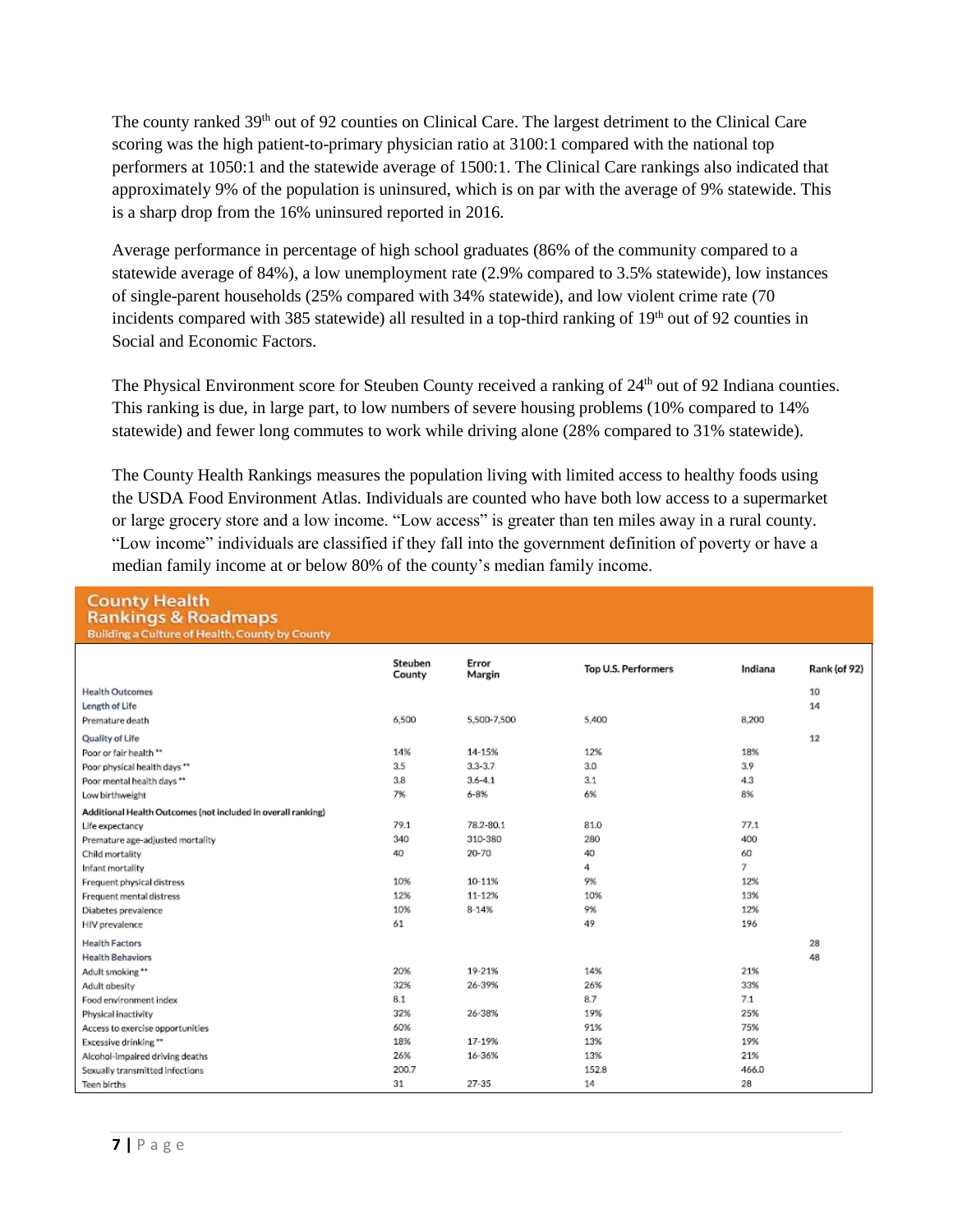|                                                                        | Steuben<br>County | Error<br>Margin | Top U.S. Performers | Indiana  | Rank (of 92) |
|------------------------------------------------------------------------|-------------------|-----------------|---------------------|----------|--------------|
| Social & Economic Factors                                              |                   |                 |                     |          | 19           |
| High school graduation                                                 | 86%               |                 | 96%                 | 84%      |              |
| Some college                                                           | 60%               | 54-66%          | 73%                 | 62%      |              |
| Unemployment                                                           | 2.9%              |                 | 2.9%                | 3.5%     |              |
| Children in poverty                                                    | 17%               | 12-21%          | 11%                 | 18%      |              |
| Income inequality                                                      | 3.4               | $3.1 - 3.7$     | 3.7                 | 4.4      |              |
| Children in single-parent households                                   | 25%               | 19-31%          | 20%                 | 34%      |              |
| Social associations                                                    | 15.2              |                 | 21.9                | 12.3     |              |
| Violent crime                                                          | 70                |                 | 63                  | 385      |              |
| Injury deaths                                                          | 60                | 48-72           | 57                  | 74       |              |
| Additional Social & Economic Factors (not included in overall ranking) |                   |                 |                     |          |              |
| Disconnected youth                                                     | 9%                | $3 - 16%$       | 4%                  | 7%       |              |
| Median household income                                                | \$55,200          | \$49,600-60,800 | \$67,100            | \$54,100 |              |
| Children eligible for free or reduced price lunch                      | 43%               |                 | 32%                 | 47%      |              |
| Residential segregation - black/white                                  |                   |                 | 23                  | 68       |              |
| Residential segregation - non-white/white                              | 29                |                 | 15                  | 55       |              |
| Homicides                                                              |                   |                 | 2                   | 6        |              |
| Firearm fatalities                                                     | 9                 | $5 - 14$        | 7                   | 14       |              |
| <b>Physical Environment</b>                                            |                   |                 |                     |          | 24           |
| Air pollution - particulate matter **                                  | 12.0              |                 | 6.1                 | 11.8     |              |
| Drinking water violations                                              | No                |                 |                     |          |              |
| Severe housing problems                                                | 10%               | $8 - 12%$       | 9%                  | 14%      |              |
| Driving alone to work                                                  | 82%               | 80-84%          | 72%                 | 83%      |              |
| Long commute - driving alone                                           | 28%               | 25-32%          | 15%                 | 31%      |              |
| Additional Physical Environment (not included in overall ranking)      |                   |                 |                     |          |              |
| Homeownership                                                          | 78%               | 76-80%          | 61%                 | 69%      |              |
| Severe housing cost burden                                             | 7%                | $5 - 9%$        | 7%                  | 12%      |              |
|                                                                        |                   |                 |                     |          |              |
| <b>Clinical Care</b>                                                   |                   |                 |                     |          | 39           |
| Uninsured                                                              | 9%                | 8-10%           | 6%                  | 9%       |              |
| Primary care physicians                                                | 3,100:1           |                 | 1.050:1             | 1.500:1  |              |
| Dentists                                                               | 2,650:1           |                 | 1.260:1             | 1,810:1  |              |
| Mental health providers                                                | 1,330:1           |                 | 310:1               | 670:1    |              |
| Preventable hospital stays                                             | 4,422             |                 | 2.765               | 5,023    |              |
| Mammography screening                                                  | 39%               |                 | 49%                 | 40%      |              |
| Flu vaccinations                                                       | 46%               |                 | 52%                 | 47%      |              |

# **Primary and Chronic Diseases**

Cameron Memorial Community Hospital generated a report of the Top 25 Most Common Diagnosis for Inpatients from their most recent fiscal year, October 1, 2017, through September 30, 2018. From this report, the top ten most common diagnoses for their service area were identified. A further examination of the payer mix for each diagnosis resulted in additional data to identify the issues that were most often seen in low-income, disabled, and/or older populations. (\*Note: It is important to understand the key characteristics of the CMCH population. This includes identifying the low-income, disabled, and/or elderly population. The population trends help provide an indication of patterns within the residents of the community and assist in identifying the needs around this populace.)

The following list contains the top ten most common diagnoses and the percentage of Medicare and Medicaid patients for each diagnosis:

Pneumonia – 113 cases (92.92% Medicare and Medicaid) Chronic Obstructive Pulmonary Disease  $-62$  cases (87.1% Medicare and Medicaid) Sepsis, unspecified – 56 cases (80.36% Medicare and Medicaid) Hypertensive Heart Disease with Heart Failure – 50 cases (92%% Medicare and Medicaid) Acute Kidney Failure – 36 cases (97.22% Medicare and Medicaid)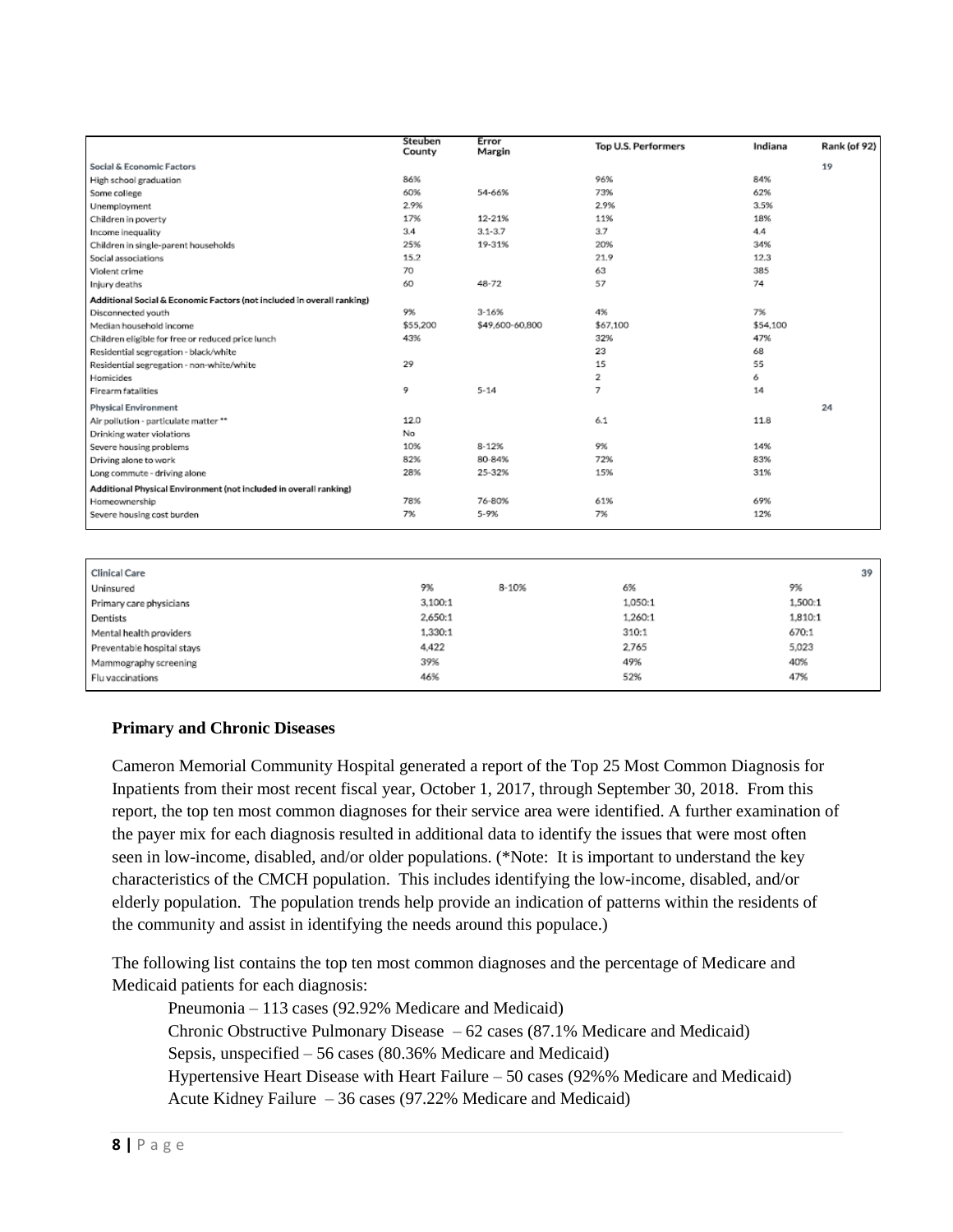Unspecified Atrial Fibrillation – 31 cases (80.65% Medicare and Medicaid) Unilateral Primary Osteoarthritis – 26 cases (76.92% Medicare and Medicaid) Hypertensive Heart and Chronic Kidney Disease with Health Failure and Stage 1-4 Kidney Disease – 21 cases (100% Medicare and Medicaid) Dehydration – 19 cases (73.68% Medicare and Medicaid) Cellulitis of Left Lower Limb – 28 cases (100% Medicare and Medicaid)

The full list of top discharge diagnoses and payer mix report can be found in Appendix A.

According to the Indiana Cancer Facts and Figures report, the cancer rates in Steuben County are favorable when compared to the state average. The rate of cancer (per 100,000 people) in Steuben County comes in at 411.9 compared to a statewide rate of 466.6. Steuben actually comes in below average on the rates of prostate cancer (87.3 versus a statewide rate of 106.9) and lung cancer (65.5 versus a statewide rate of 73.9). Breast cancer and colon and rectum cancers are lower than the state average, as well, with a breast cancer rate of 93.0 versus a statewide rate of 118.1 and a colon/rectum cancer rate of 37.7 versus a statewide rate of 44.4.

Cancer mortality rates for all types of cancer in the county are also coming in well below the state average at a rate of 170.4 versus Indiana's overall rate of 187.3. The mortality rates in Steuben County in both lung (46.7 compared to statewide 57.5) and colon and rectal cancer (14.7 compared to statewide 16.6) outpace the statewide averages, too. However, despite lower instances of all other tracked cancers, the prevalence of breast cancer is higher in Steuben County compared to statewide (26.2 versus a statewide rate of 22.6).

Continuing the trend mostly outpacing the state average, data from the Centers for Disease Control and Prevention Division for Heart Disease and Stroke Prevention ranks Steuben County 25<sup>th</sup> in the state for mortality from cardiovascular diseases at a value of 443.5 per 100,000, which is lower than the state's rate of 462.3 per 100,000.

The CDC's Diabetes Data & Trends report also relates that Steuben County comes in slightly below the state average (10.4%) in rate of diabetes, but well above the national average of 8.7%. The county has an age-adjusted rate of 10%.

The Indiana State Cancer Registry's Indiana Cancer Facts & Figures, as well as portions of the three CDC reports, can be found in Appendix A.

# **Existing Healthcare Resources**

Cameron Memorial Community Hospital provided a complete listing of the currently available healthcare facilities and services that are accessed by those living in Steuben County. This list includes, but is not limited to, a Critical Access Hospital, community-based physicians, a county health department, and a variety of specialty clinics, oral care providers, eye care providers, mental health services, nursing homes, and assisted living facilities. CMCH will be able to use this listing when creating their action plan to fully incorporate all available resources.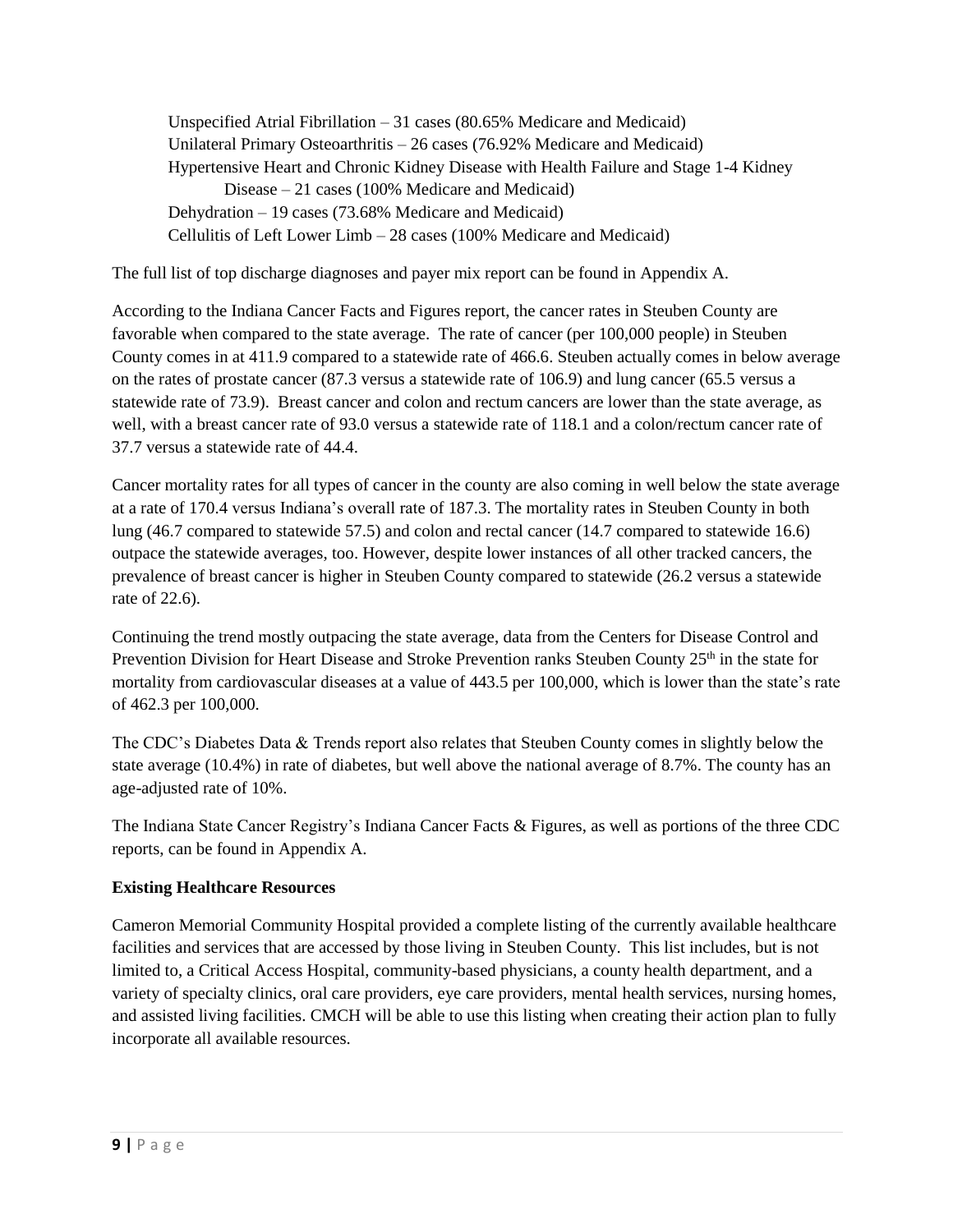#### Cameron Memorial Community Hospital Services:

Anticoagulation Clinic Birthing and maternity services ClaimAid Emergency Department Imaging Services Inpatient and advanced care Outpatient Infusion Clinic Laboratory Outpatient pharmacy Rehab services Respiratory therapy Sleep Center Transitional Care Unit Cameron ENT & Allergy Cameron Audiology Cameron Family Medicine Cameron Family Practice Cameron Orthopaedics Cameron Occupational Health Cameron Psychiatry Cameron Pediatrics Urgent Care Cancer Care Services Immunization Clinic Occupational Health Services Women's Health STI Clinic Cameron Woods- Senior Living Community

#### Diabetes Services

American Diabetes Association Cameron Memorial Community Hospital Cameron Community Wellness Garden Cameron Diabetes Educators Cameron Diabetes Fund Cameron Home Health Community Events/Fairs Community Health Center Diabetes Support Group Dietary Coach Farmers Market Fitness Facilities Healthier Foods in Grocery Stores Indiana Diabetes Prevention Network Steuben County Health Department Steuben County YMCA – Diabetes Prevention Program Carnegie Public Library of Steuben County Fremont Public Library Mental Health Facilities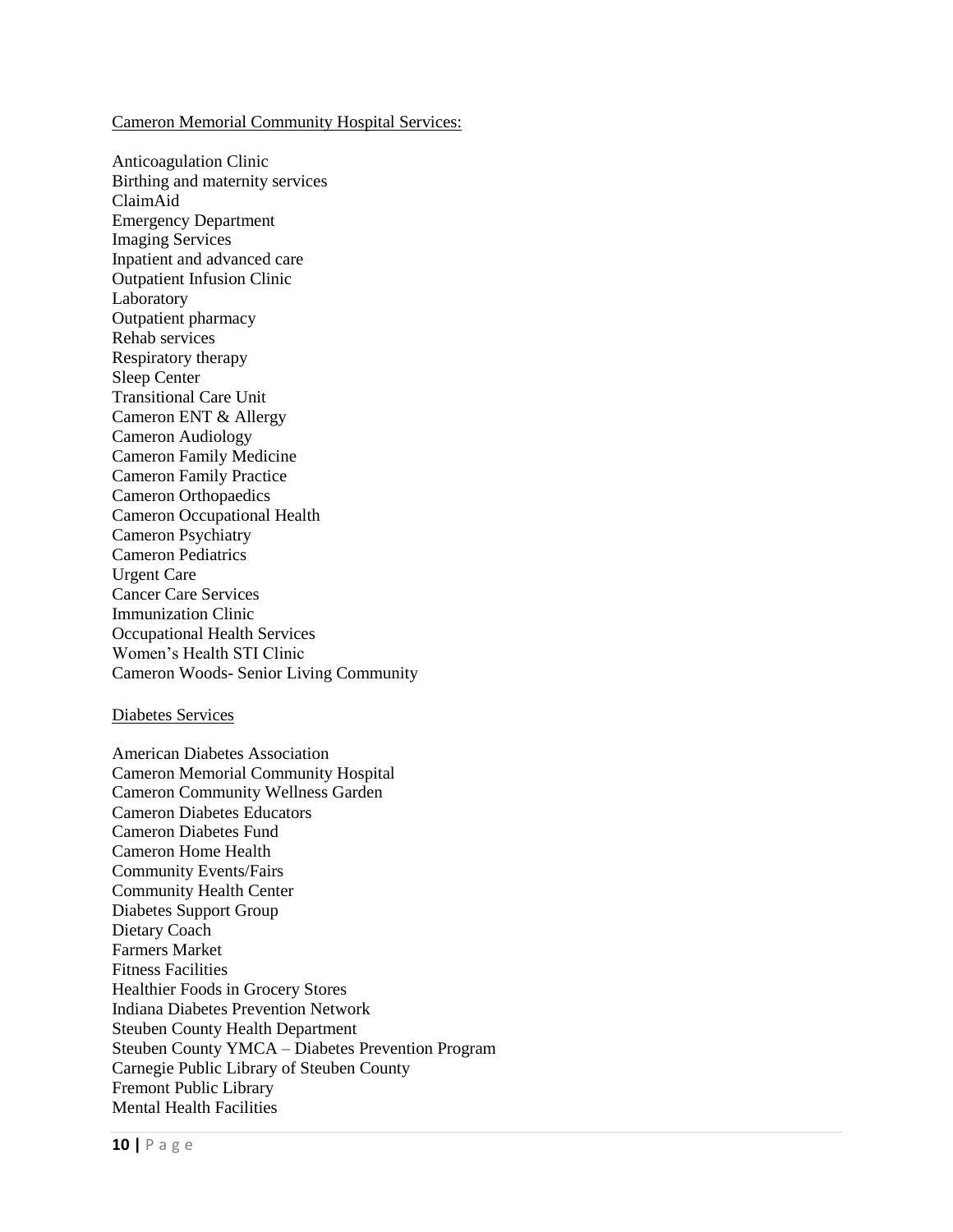Pokagon State Park Physical Therapy Physician Offices Preventative Yearly Physical Purdue Extension Restaurants with Nutritional Info in their Menus Silver Sneakers Walking Paths Weight Watchers Wellness Screenings WIC

#### HIV/AIDS

Cameron Memorial Community Hospital Center for Disease Council Drug Free Steuben Steuben County Health Department Mental Health Organizations Needle Exchange Program Physician Offices Positive Resource Connection Free Community Screenings

#### **Dementia**

Alzheimer's Support Group at Cameron Hospital. Caregivers Support Group at Cameron Hospital. Alzheimer's Association of Greater Indiana Chapter- Northeast Northern Lakes Nursing and Rehabilitation Aperion Care Carnegie Public Library Physician offices

Substance Abuse

Women in Transition The Sante Group Cameron Psychiatry National Drug Helpline Physician offices Angola Police Department Steuben County EMS Bowen Center Northeastern Center

Tobacco Cessation

Quit Now Indiana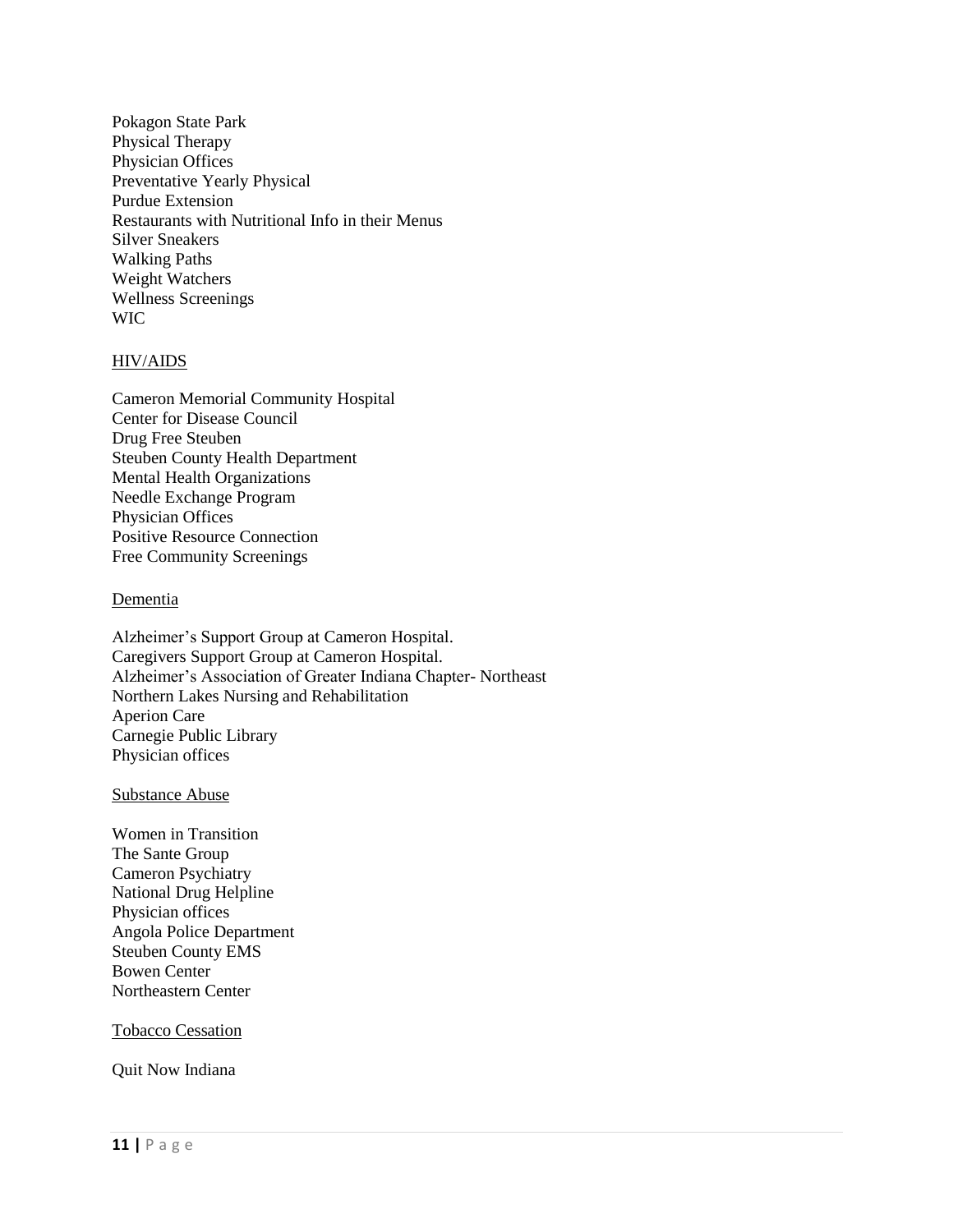#### Access to Healthcare: Free and Low Income

Faith Community Health Clinic Ronald McDonald Care Mobile Unit Steuben County Health Department ClaimAid at Cameron Hospital Steuben County WIC CVS Minute Clinic Well Child Clinic Compassion Pregnancy Center Family and Social Services Administration Carnegie Public Library Fremont Public Library Urgent Care Trine Student Health Services WIC Physician offices 211 Northeastern Center Bowen Center

#### Family Planning: Free and Low Income

Compassion Pregnancy Center Areas churches Cameron OB/GYN Cameron Hospital WIC Physician offices

#### **Cancer**

Angola Skin Care and Dermatology Cancer Services of Northeast Indiana Regional Cancer Center of Angola Steuben County Cancer Association

#### Heart Disease and Stroke

Cameron Imaging CT Heart Scan Parkview Physicians Group – Cardiology Naveen Lal, M.D. (Cardiologist) Stroke Care Now Network

#### Nutrition, Physical Activity, and Weight

Angola Parks Department Anytime Fitness Ball Sports Academy Bike and Soul Club Fitness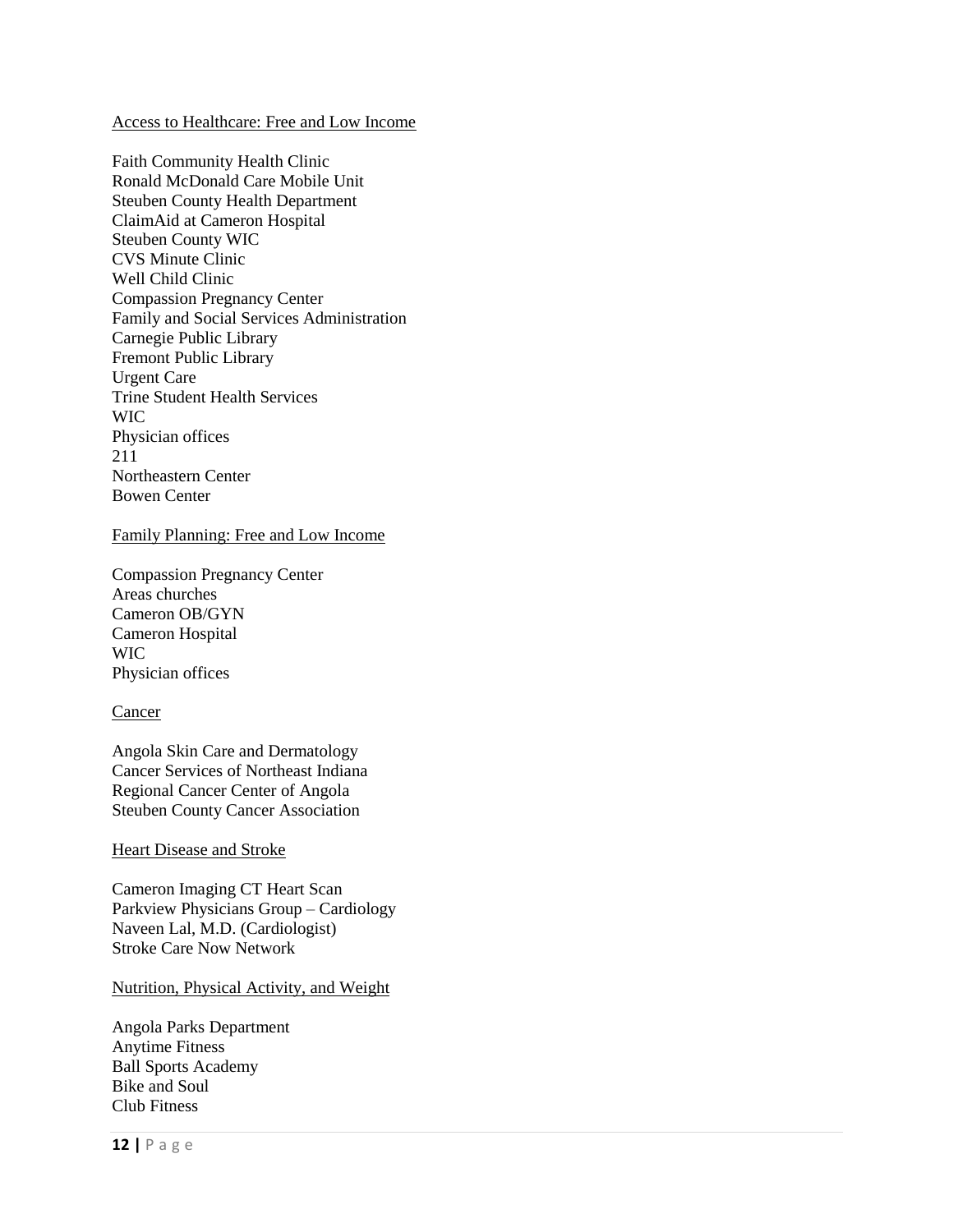Crossfit Angola Fitt4Life Legends Running Shop Shakti Yoga and Wellness Tri-State ATA Martial Arts Tri-State Gymnastics YMCA of Steuben County Angola Family Chiropractic & Integrative Healing Doc Z Chiropractic & Wellness Clinic Gasdorf Family Chiropractic Steuben Family Chiropractic Stevens Chiropractic Center Tri-State Chiropractic Clinic Tri-State Nutritional Healing Center Foods Alive Nature's Cornucopia

#### Oral Health

Aspen Dental Terry Kreg Angola Dental Center Dr. Guy Moore Bartholomew Hott DDS Angola Dental Lab Angola Orthodontists Bradley S Igney D.D.S., P.C. Dunlap Dental Solutions Dr. Penelope L. Dunlap, DDS El Dellinger Orthodontics Jon Miller Richard Fremont Family Dentistry Susan Mauk, DDS Gabet Family Dentistry Dr. Charles Gabet Healthy Smiles Family Dentistry Tamara Watkins, DDS James Brown, DDS Joyce Rockwell DDS Viki Anderson OMSA: The Oral Surgery Group

The complete listing of the facilities can also be found in Appendix D.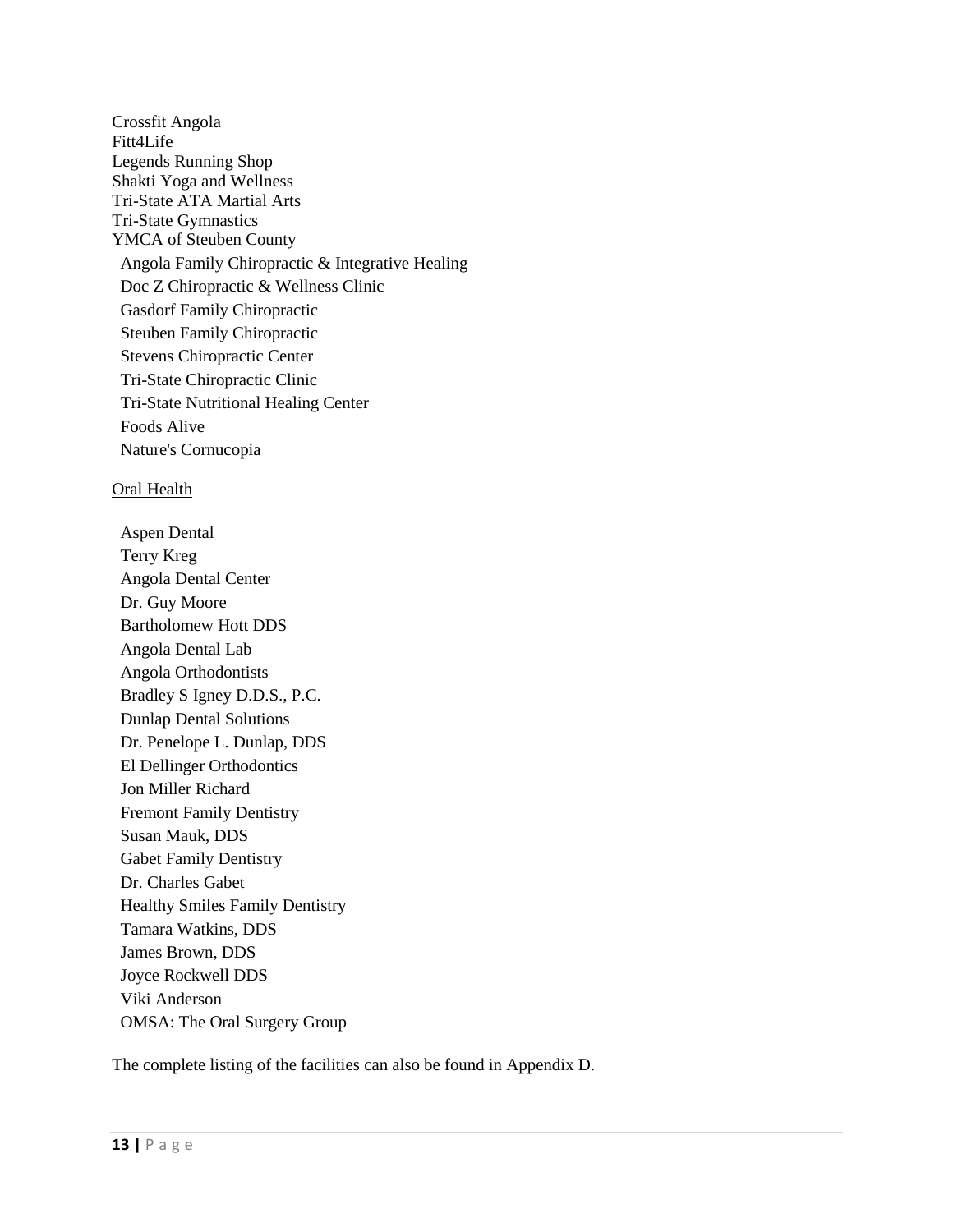# **Identifying Health & Service Needs**

A steering committee of Steuben County representatives was organized with the help of the Cameron Memorial Community Hospital CEO, Connie McCahill and Business & Community Development Director, Jenn Gibson. Business owners, local officials, healthcare providers, minority leaders, clergy, student representatives, and any other interested parties were invited to attend the meeting to discuss the health-related needs of the county with a view to identifying the areas of greatest concern. Anyone who was unable to attend was invited to submit a letter detailing the needs of the community. The invitation letter and list of attendees can be found in Appendix B.

The steering committee was encouraged to brainstorm all areas of need or concern in the health field in Steuben County in both large and small group settings. Once a master list of all concerns was agreed upon by the full group, attendees were separated into two smaller groups (Group A and Group B). The small groups were asked to list what they perceived to be the greatest strengths and values in their county. Then, they were asked to identify the highest priorities from the master list of challenges.

By analyzing both prioritized lists from the small groups, the IRHA was able to pull out the items that appeared most frequently and identified the community's areas of greatest concern:

Mental health services Transportation – public and non-emergent Housing – safe and affordable Senior housing Stagnant wages Substance use/abuse Poverty/affordability of services (health and otherwise)

The master list, each group's priority list, and the list of areas that were determined to be of the greatest need can be found in Appendix B.

The identified areas of greatest need and additional conversations with CMCH staff were used to create a 64-question survey, addressing demographics, county issues, and community services and amenities, which can be found in Appendix C. The survey was widely disseminated via internet access, community bulletins, and the local newspaper to the residents of Steuben County through inclusion on the Cameron Memorial Community Hospital's website and a publically available survey posted on SurveyMonkey.com. Face-to-face polling was also implemented at the YMCA of Steuben County and Sutton's Deli, a restaurant on the town square in Angola. To conduct the in-person survey, two members of the IRHA staff greeted all county residents as they approached the businesses and asked for their participation in the survey. Hard copies of the survey were also placed at some of the locations, as well as at CMCH, by the hospital's Business Development Assistant, Quinton Crowl, for anyone who preferred to complete a paper copy of the survey. The general public was alerted to the face-to-face and online polls through CMCH newsletters and social media, as well as an announcement in the local newspaper. At the end of polling, there was a total of 130 total responses, including 62 face-to-face responses. The majority (50.41%) of the respondents were from zip code 46703, 72.31% of respondents identified as female, and 90% of respondents identified as White.

Respondents were first asked to assess the effect of various factors on their community by selecting "very negative effect, some negative effect, no effect, some positive effect, or very positive effect." The second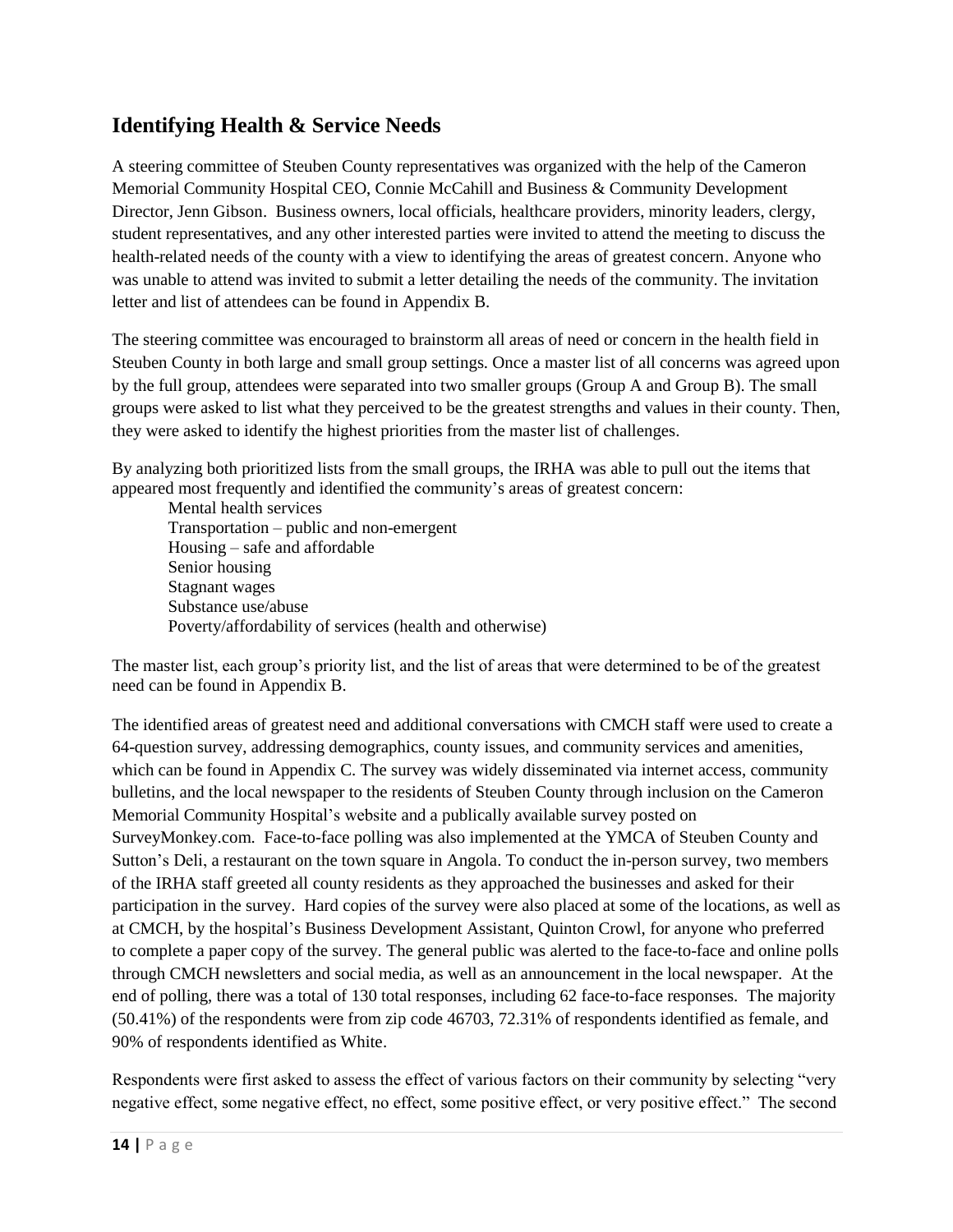portion of the survey required respondents to assess the need for various services and facilities in their community by selecting "no need, slight need, definite need, or extreme need." In the needs section, respondents were also able to select "no opinion."

Additionally, respondents were asked to assess the effects of various factors on community members' ability to access care and whether there were any areas that were not being adequately addressed within the county.

There was also a section for open comments at the end of the survey for any additional information the respondents wanted to share.

When asked "how do these issues affect your county," the factors that received the most negative rankings by all respondents were:

- 1. Methamphetamine with a weighted average of 1.75
- 2. Opioid drug use with a weighted average of 1.78
- 3. Obesity with a weighted average of 1.95
- 4. Tobacco use with a weighted average of 2 (tied with 5)
- 5. Low or stagnant wages with a weighted average 2 (tied with 4)
- 6. Alcohol abuse with a weighted average of 2.02
- 7. Poor nutrition with a weighted average of 2.13

Interestingly, some items that were raised as potential concerns by the steering committee and CMCH staff are perceived in a positive light by the community members. Positive responses included:

- 1. Availability of transportation for seniors with a weighted average of 3.35
- 2. Availability of safe housing– with a weighted average of 3.28
- 3. Availability of housing for seniors elderly with a weighted average of 3.23

When asked "do you see a need for the following services/facilities in your community," the standout responses were:

- 1. Affordable health insurance with a weighted average of 3.44 (tied with 2)
- 2. Affordable health care with a weighted average of 3.44 (tied with 1)
- 3. Drug treatment programs with a weighted average of 3.27
- 4. Ability to understand healthcare charges/bills with a weighted average of 3.24
- 5. Prescription drug/opioid drug abuse education with a weighted average of 3.23
- 6. Treatment for substance/drug use or abuse with a weighted average of 3.21
- 7. Drug treatment facilities with a weighted average of 3.18
- 8. Childcare with a weighted average of 3.15

When asked about factors that impact access to local health care, the responses were fairly even with the factor most positively impacting access being availability of appointment times (weighted average of 2.76) and the most negative impact on access being cost of services (weighted average of 2.18). The spread was relatively low at only 0.31 difference between the best impact and the second worst impediment. However, the drop of from the second factor to the worst—once again, the cost of services was significant at 0.27, nearly the entire spread of all other factors.

When asked if there were any populations not being adequately served, the standout respondents were: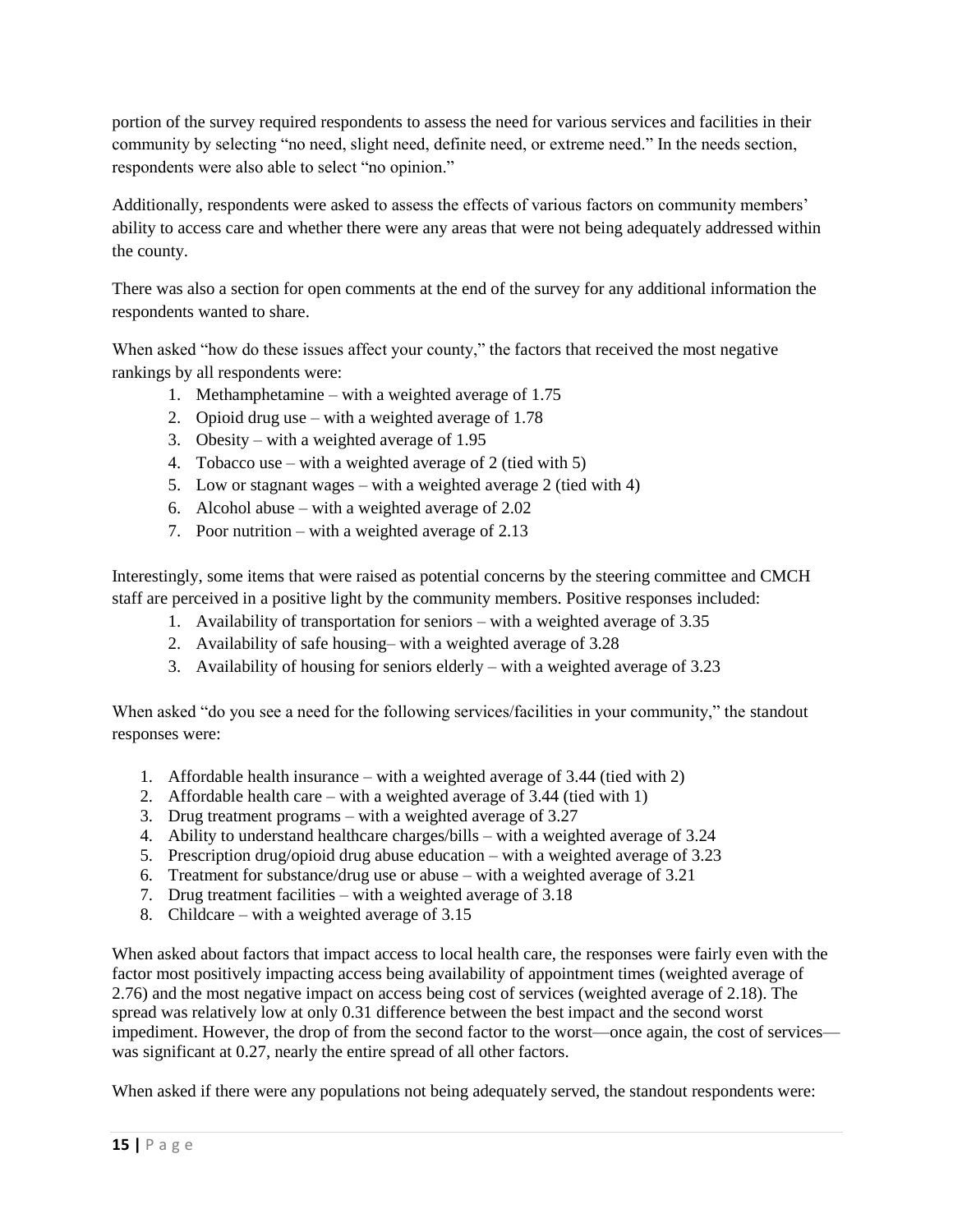- 1. Uninsured/underinsured 57.14% of respondents
- 2. Low-income/poverty 54.29% of respondents And a three-way tie for
- 3. Children/youth 40% of respondents
- 4. Homeless 40% of respondents
- 5. Veterans 40% of respondents

It is also worth noting that of the write-in responses to this question, 25% of the responses mentioned mental or developmentally challenged populations.

The full summary of the survey results can be found in Appendix C.

A sampling of the comments from the survey is below. The most common responses dealt with youth, cost/insurance, and mental health. All comments have been left as originally submitted unless they have been edited for length or clarity.

Youth and children:

- "The community needs more services for children and teens for mental health and not have to wait more than a couple of weeks before they are seen.....they are just important in the community"
- "The town of Hamilton Indiana needs more resources for families and for youth/children. Activities, library, sports, etc."
- "Babies and kids in the community are the ones who have it worse. There's not many resources for kids in the community."

Cost/Insurance:

- "You need to VERY [transparent] with your services & bills"
- "Helping people find an affordable but efficient insurance plan"
- "Working in health care, there are so many who aren't insured, insurance covers nothing due to deductibles, or are not offered insurance. A level 1 office visit is upwards of 80 dollars, and that is just to speak with a doctor, no outside imaging, labs, meds or testing is included in that."

Mental health:

"My passion is for the proper care of those who suffer mental illness. Not enough people understand mental illness and how to help people get the attention they need." "Now we have to add in the cost of QUALITY mental health or substance abuse programs which in all honesty require a drive to fort wayne. We have zero access to quality substance abuse or mental health institutions."

A complete summary of the survey results can be found in Appendix C.

# **Summary of Findings**

Based on the information gathered as part of the Community Health Needs Assessment, the Indiana Rural Health Association has identified the areas of greatest need in Steuben County. Through the collection of health data and community input on the county's strengths, values, and challenges within the hospital's service area, the following needs were identified as being of the highest importance: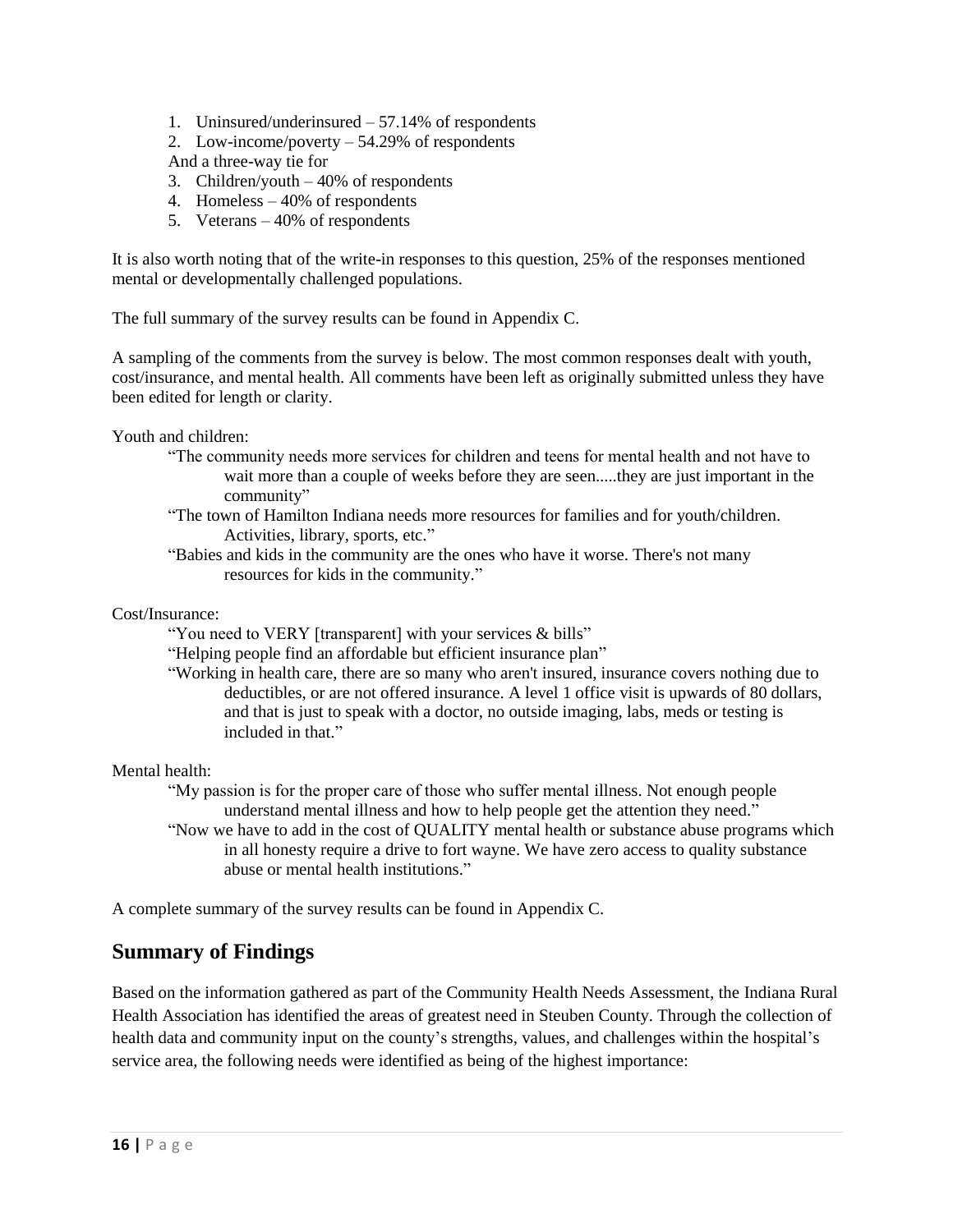## **Identified Areas of Need**

- Access and/or education for uninsured, underinsured, and low-income populations, as well as cost of care and transparency
- Education, treatment, and prevention for illegal drug use, prescription drug/opioid abuse, alcohol abuse, methamphetamine, tobacco use
- Mental health treatment and facilities
- Services for youth

Additionally, to aid Cameron Memorial Community Hospital in the creation of an action plan, the IRHA has made preliminary suggestions for addressing the defined areas of need. \*\*\*Please note these are opportunities for improvement and in no way constitute required actions, but rather are recommendations for further attention.

# **Access and/or education for (a) uninsured, underinsured, and low-income populations, as well as (b) cost of care and (c) transparency:**

- a. Explore any and all public aid options for financial resources.
	- i. Include business entities, such as ClaimAid or similar firms to exhaust all options for Medicaid enrollment.
	- ii. Consult with local clergy to explore faith-based financial support programs.
- b. Discuss options with the medical staff and financial executives to explore discounted fee models.
	- i. What type of discount models are available for qualifying patients?
	- ii. Identify the organizations that employ the underinsured and explore mutually beneficial pricing models that help the patients but do not financially harm any of the parties.
- c. Explore best practices among peer organizations and determine the best model of pricing disclosure to meet public expectations.
	- i. Provide pricing for common services.
	- ii. Consider reasonable explanations of why some types of services cannot be quoted with fixed costs.
	- iii. Hold a town hall type meeting to share and explain (a) and (b) above.

## **Education, treatment, and prevention for illegal drug use, prescription drug/opioid abuse, alcohol abuse, methamphetamine, and tobacco use:**

- a. Collaborate with local providers and or professional resource organizations to host educational meetings to discuss substance use disorder, including drug and tobacco issues.
- b. Invite patients who have had successful interventions to share their stories at educational meetings.
- c. Invite affected family members to share stories and form support groups if not already existing.